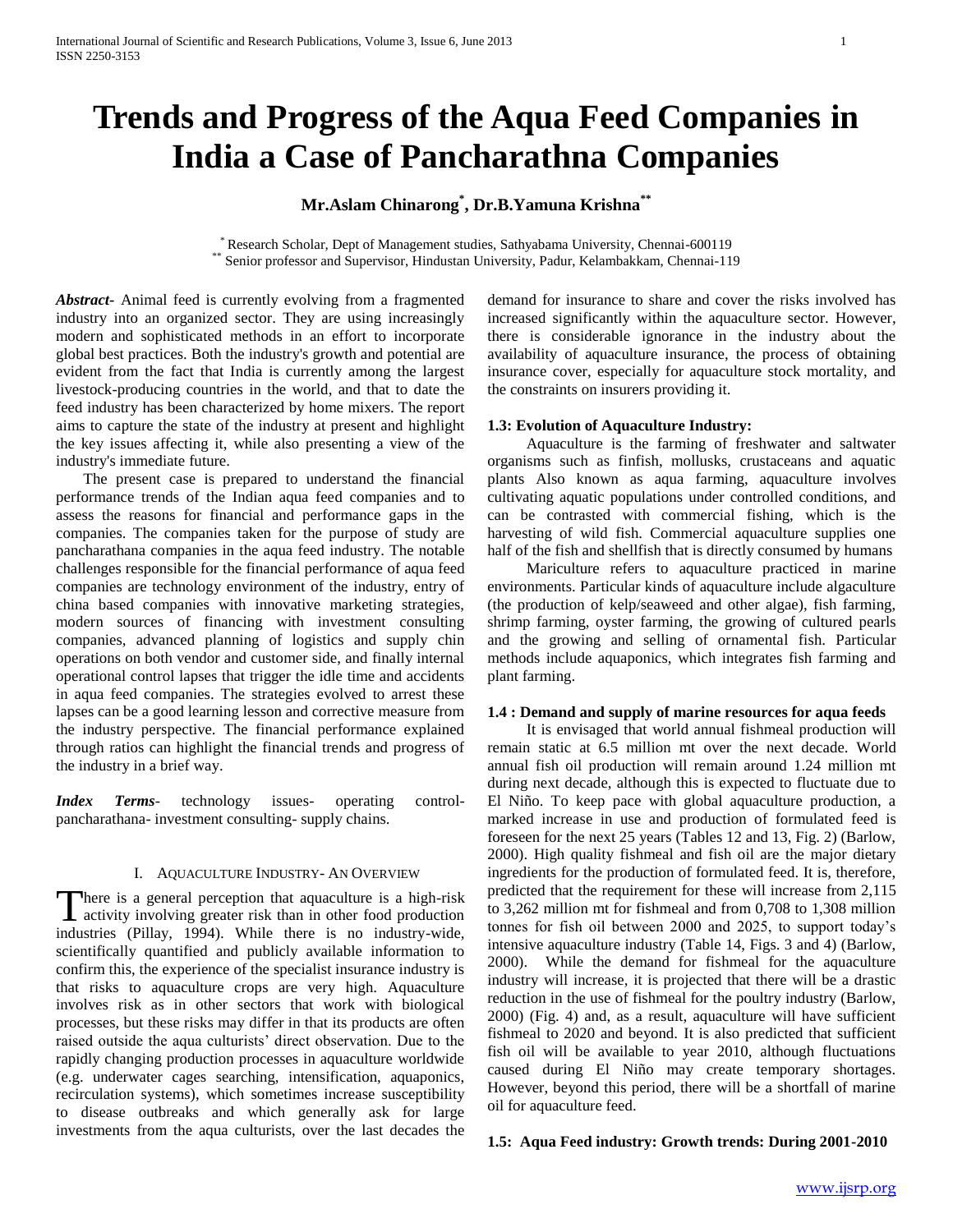Asian production of carnivorous fish is expected to grow by over 40 % above 1990 levels to 736,000 t by 2000, while production of the three major non-carnivorous species which are partially fed by commercial feeds is forecast to increase to 2.26 million t in 2000, 41 % over 1990. The Asian aqua feed market in 2000 is expected to include 817,000 t of feeds for carnivorous fish and 886,000 t for non-carnivorous finfish. This represents increases of 73 % and 60 % respectively over 1990. In the year 2000 the principal markets for carnivorous finfish feeds in Asia will still be Japan (51 %), and Taiwan (18 %). However, while expansion in these countries will be significant, the market for carnivorous finfish feed by 2000 will grow faster still, and is expected to more than double over 1990, in China, the Indian sub-continent and ASEAN. Eel feed as a proportion of the total feeds for carnivorous finfish is expected to decrease from 37 % in 1990 to 25 % in 2000, the demand being expected to increase by only 28,000 t in the decade. Demand for salmonid feeds will be almost static, increases in aquaculture production being compensated by improvements in food conversion ratio (FCR). Conversely, the market for commercial feeds in Asia is expected to treble by 2000 for yellowtails, to about 145,000 t, to increase by a factor of 2.5 to 152,000 t for catfishes and to double for sea breams and other carnivorous fishes.

#### **1.6: Review of literature:**

 Errol R. Iselin, Lokman Mia, John Sands (2010) ,in their research paper titled "Multi-perspective performance reporting and organizational performance: the impact of information, data and redundant cue load, Multi-perspective performance reporting systems (MPRS), such as the balanced scorecard (BSC), have become popular. The BSC reports performance about four perspectives (learning and growth, internal business processes, customer and financials). Although these systems are important, research in these areas has only just scratched the surface, hence the motivation for this study. A possible problem with multiperspective systems is that they may cause information/data/redundant cue (I/D/C) overload and thus

detrimentally affect the performance. Giuseppe Ianniello (2009) in her research work "The use of graphs in annual reports of major Italian companies shows the potential benefits and risks, in terms of communication, involved in the use of graphs in corporate annual reports. An empirical analysis is conducted on the year 2005 annual reports of 52 Italian listed companies with higher capitalization. Amirhossein Taebi Noghondari, Soon Yau Foong( 2009) in their study entitled" Audit expectation gap and loan decision performance of bank officers in Iran, examines the effect of accounting knowledge and experiences of Iranian bank officers on the audit expectation gap, and investigates whether the gap mediates (or explains) the individual factor-loan decision performance relationship.

# **1.7 Nature and scope of the study**

 The present study is descriptive and analytical in nature. The aqua feed industry growth and development is closely associated with the growth and development of the aqua culture. In addition, agro based ingredients used in the feed manufacturing implies the fact that, the feed industry is depends on the agriculture production of cereals, dalls, maize, paddy, ground nut, etc. Hence, first part of the report deals with the understanding the feed industry, growth patterns, and factors influencing success of growth, pitfalls, and barriers for growth through review of literature can be descriptive in nature. The second part of the study is dealing with the financial variables trends and progress and there by here study of four selected aqua feed industries requires a compare and write a common pattern followed, either in revenues or costs or profit trends is analytical in nature. Some occasions, the researcher may also analyze the trends by considering the macro economic variables prevailing in an economy. The study should give a comprehensive understanding on the trends and progress of the aqua feed industry in India.

# **1.7: Trends and progress of Key Financial Variables**

**Table 1: Showing the Sales Trends of The Selected Aqua Feed Manufacturing Companies for the period 2004-2011** Rs.in Crores

| <b>Name of the Company</b> | 2004  | 2005  | 2006  | 2007  | 2008  | 2009  | 2010  | 2011   | Average |
|----------------------------|-------|-------|-------|-------|-------|-------|-------|--------|---------|
| CP Agua culture Ltd        | 324   | 346   | 327   | 244   | 269   | 273   | 377   | 408    | 321.00  |
| Avanthi Feed Ltd           | 240   | 156   | 152   | 119   | 98    | 69    | 92    | 199.62 | 140.70  |
| Water Base Ltd             | 88    | 98    | 68    | 59    | 39    | 34    | 28    | 46.18  | 57.52   |
| Charoen Pokphand Ltd       |       |       | 68    | 214   | 267   | 216   | 333.9 | 487    | 198.24  |
| Grobest Feed Corp Ltd      | 58.10 | 47.65 | 41.78 | 34.23 | 28.34 | 18.33 | 32.05 | 73.79  | 41.78   |

Source: Secondary data/Annual Reports from 2004-2011.

 It is noted from the table 1, that, the sales growth trend of CP aquaculture is showing a fluctuating trend during 2004 to 2006 and there on it is showing a constant growth and reached Rs.408 Crores by the end of 2010-2011. The turnover of Avanthi Feeds Ltd is observed a declining trend from 2004 to 2009 and started increasing in a drastic manner. The growth trend of Water Base Ltd is showing a declining trend through out the study period except the last year with marginal growth in sales. Chroen Pokphand shows a mixed and substantial growth trend of turnover during the study period. The growth trends observed during the last two financial years is quite high and appreciable.

The overall growth trends of the sample companies are fluctuating in nature. Market conditions and the slump happened in the aquaculture farming in the country could be the reasons for the mixed trend of sales growth rates of the aqua feed industries in the country. Market openness and export opportunities can help to come out of the situation and to establish a regular supply contracts for sustainable growth. To hedge the market risks of currency exchange variations and to avoid input cost of materials commodities and other future options can be used. Grobest is a mid segment company in the aqua feed industry and trying to prove its potential in the mist of aqua feed industries with stabilized market strategy. The growth trends observed is similar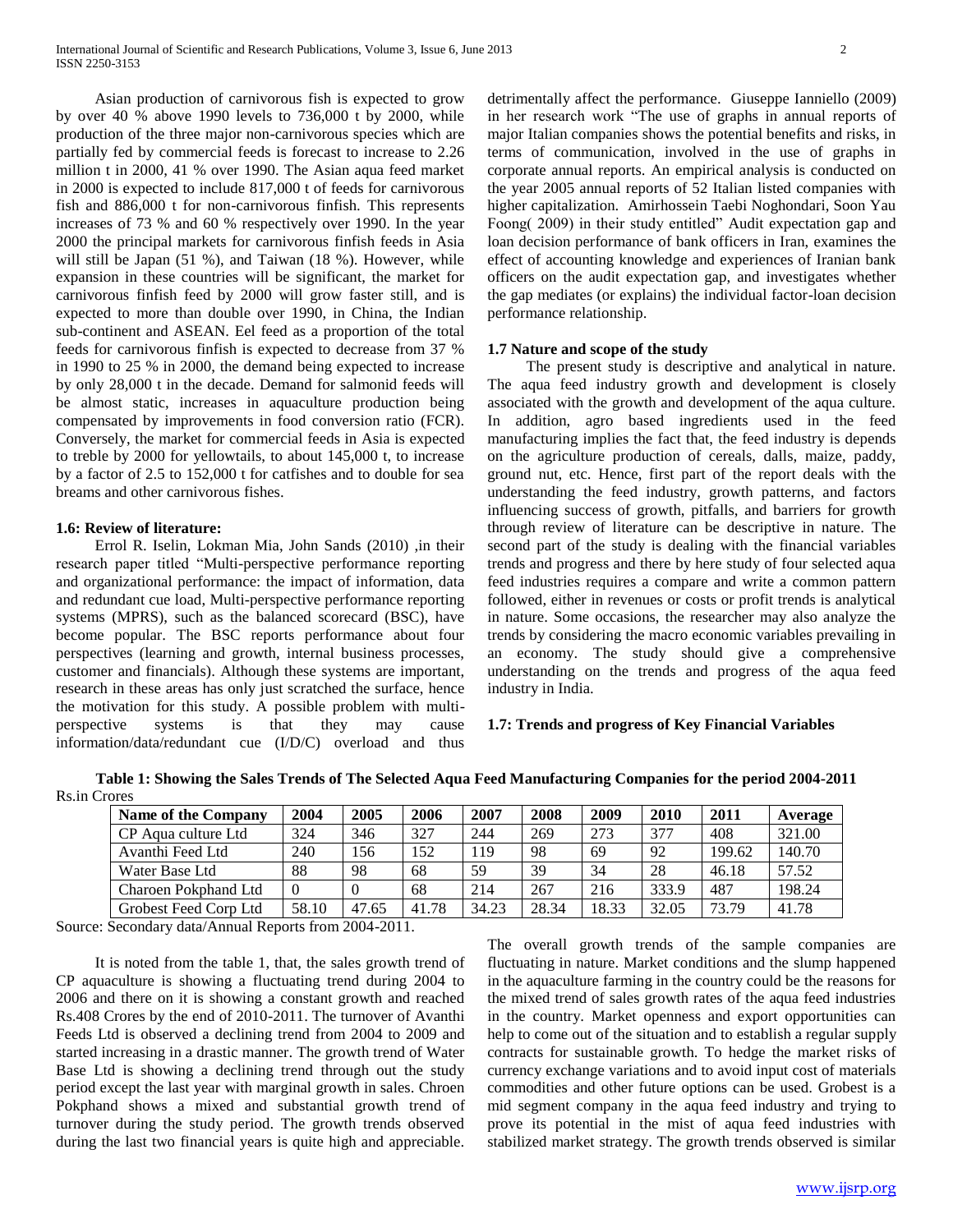to other sample companies. High fluctuations are observed with high growth rates in charoen pokphond and highest sales in terms of value are observed in CP Aqua feeds limited. The remaining companies in the sample are observed a moderate growth and fluctuating trend in its sales. One significant observation is during the financial years 2007-08 and 2008-09, sales growth is declined due to global market decline and recession. It can be considered as systematic risk to the company. Having undergone all such business cycles, it is observed that, the companies are striving for growth and development with cost strategy and the product line strategy. It indicates the returns rate and its attraction.





 Control on the market, on the operations and exchange price fluctuations are important to have a sustainable growth. In addition, customer relationship management and supply chain management effectiveness can be improved through induction of technology at all levels of management and functional operations. Inventory control and operations control can help in minimizing the hidden costs at operation levels. Simultaneously all these measures can help to come out of the situation and to have a sustainable growth in long run. It is also observed that, the success of the aqua feed industries depends on the operating efficiency through effective control over the operations, combination of domestic and foreign market sales and hedging techniques application on the currency and market risks can be the better solutions to the aqua feed manufacturing companies in the sample area.

**Table 2: the Net Profit/Loss(PAT) Trends of the Selected Aqua Feed Manufacturing Companies for the period 2004-2011** Rs.in Crores

| of<br>Name<br>the       | 2004           | 2005   | 2006    | 2007    | 2008    | 2009    | 2010    | 2011  | Average |
|-------------------------|----------------|--------|---------|---------|---------|---------|---------|-------|---------|
| Company                 |                |        |         |         |         |         |         |       |         |
| CP Agua culture Ltd     | 42.73          | 26.35  | 21.18   | 8.32    | $-4.07$ | 8.07    | 9.82    | 32.45 | 18.11   |
| Avanthi Feed Ltd        | 10.81          | 9.40   | 7.84    | 1.67    | 0.88    | $-7.03$ | $-1.20$ | 3.42  | 3.22    |
| Water Base Ltd          | .68            | 1.02   | $-7.01$ | $-2.00$ | $-4.31$ | 1.05    | $-3.61$ | 0.69  | $-1.56$ |
| Pokphand<br>Charoen     | 0 <sup>0</sup> | $00\,$ |         |         |         |         | 24.57   | 55.47 |         |
| Ltd                     |                |        | 8.55    | 32.55   | 29.97   | 17.02   |         |       | 21.02   |
| Feed<br>Grobest<br>Corp | 4.89           | 2.66   | 1.83    | 1.41    | 1.34    | $-5.24$ | 2.06    | 7.85  |         |
| Ltd                     |                |        |         |         |         |         |         |       | 2.10    |

Source: Secondary data/Annual Reports from 2004-2011.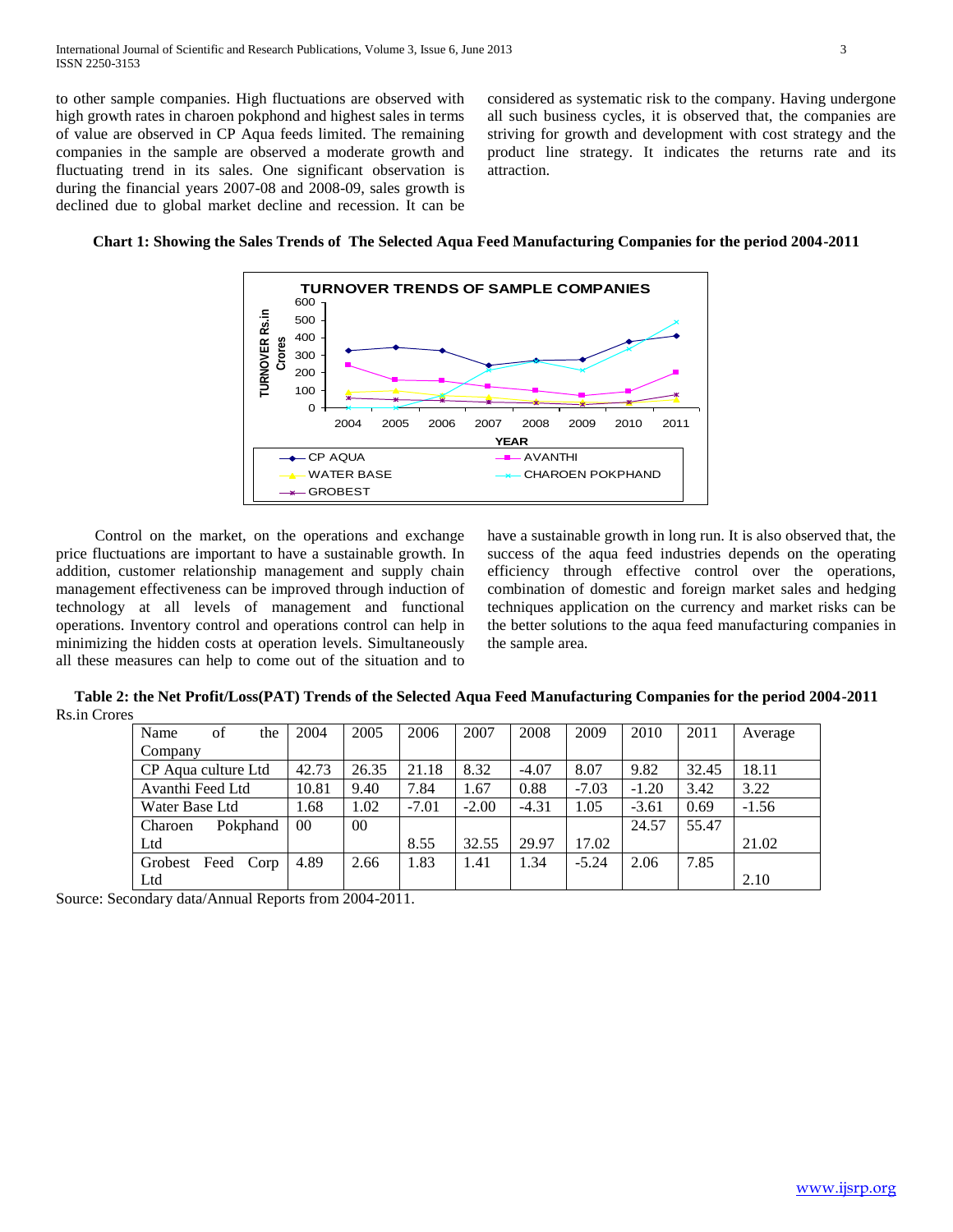



 It is observed from the table 2 that, CP Aquaculture is recorded a net profit of 42.7 crores during the financial year 2003-04 and it was gradually reduced and becomes negative during the financial year 2007-08 with a recorded loss of Rs. 4 crores. The second innings of the company started very next year on and spinning profits and recorded a net profit of Rs.32.4 crores at the end of financial year 2010-2011. It shows a fluctuating trend of profits. Avanthi Feed Ltd shows the same trend of CP Aqua culture and recorded fluctuating net profit trend during the study period. Water Base Ltd observes a high non operating expenses and net loss and nominal profits at very frequent intervals during the study period. Charoen Pokphand recorded normal positive and nominal negative growth rates of net profit trends during the study period. The overall observation is that, the profits are taken over by non operating expenses in sample companies.

 It is also observed from the accounting notes that, non operating expenses of the sample companies are considerably high when comparing to other sectors. High value of assets and frequent revaluation of accounts and depreciation charges on the same is hidden non fund expenditure hits the size of net profits. Fortunately the aqua feed companies' shares are not blue eye category in the capital markets. Control on non operating expenses and improving the alternative sources of revenue are the alternative strategies to sustain in the market. It is also observed that, the sample companies are not in debt trap and higher tax slabs. Hence, there is every opportunity to enhance the customer loyalty and to bring in the new capital by way of new issue and go for expansion plans. It is not that simple but it is possible with a differentiated business strategy with committed team of employees and management. These steps can really bring in lot of change in the financial performance of a company in the long run.

**Table 3:Inventory Turnover Ratio Trends of the Selected Aqua Feed Manufacturing Companies for the period 2004-2011** Ratio in times

| Name<br>of<br>the   | 2004            | 2005 | 2006 | 2007 | 2008 | 2009 | 2010 | 2011 |
|---------------------|-----------------|------|------|------|------|------|------|------|
| Company             |                 |      |      |      |      |      |      |      |
| CP Aquaculture Ltd  | 6.68            | 4.10 | 5.50 | 3.42 | 3.17 | 5.15 | 3.07 | 4.23 |
| Avanti Feed Ltd     | 9.51            | 4.15 | 7.23 | 3.31 | 3.67 | 3.40 | 3.35 | 5.05 |
| Water base Ltd      | 2.28            | 2.26 | 1.65 | 1.50 | 0.96 | 0.82 | 0.62 | 2.28 |
| Pokphand<br>Charoen | 00 <sup>1</sup> | 00   |      |      |      |      |      | 4.46 |
| Ltd                 |                 |      | 2.01 | 3.91 | 3.14 | 3.41 | 3.36 |      |
| Grow best Feeds Ltd | 3.16            | 2.65 | 1.82 | .36  | 1.58 | 2.27 | 3.32 | 4.41 |

Source: Secondary data/Annual Reports from 2004-2011.

**Chart 3: Inventory Turnover Ratio Trends of the Selected Aqua Feed Manufacturing Companies for the period 2004- 2011**



 It is noted from the table: 3, that the inventory turnover ratio of the sample industries in the study is good and appreciable. CP Aquaculture had higher levels of inventory turnover ratio during the period of study. It indicates its operating efficiency in terms of marketing the products. Avanthi feed Ltd also observed the same growth trend and inventory turnover trend during the period of study. Water base Ltd observed a mixed inventory turnover trend during the study period. Finally Charoen Pokphand observed a sustainable growth trend of inventory turnover ratio during the entire period of study.

 High levels of turnover ratios indicates that, the marketing potential of the sample companies during the study period. The reasons for higher turnover ratios may be huge volumes of trade from the tank aqua culturists and professional large scale organizations involving in aquaculture business. During the study period the auqa culture industry has seen peak trends of production, exports and domestic market consumption. Now it is in the declining trend due to heavy costs of culture and aqua food costs. Quality of aqua feed remains in the market as a potential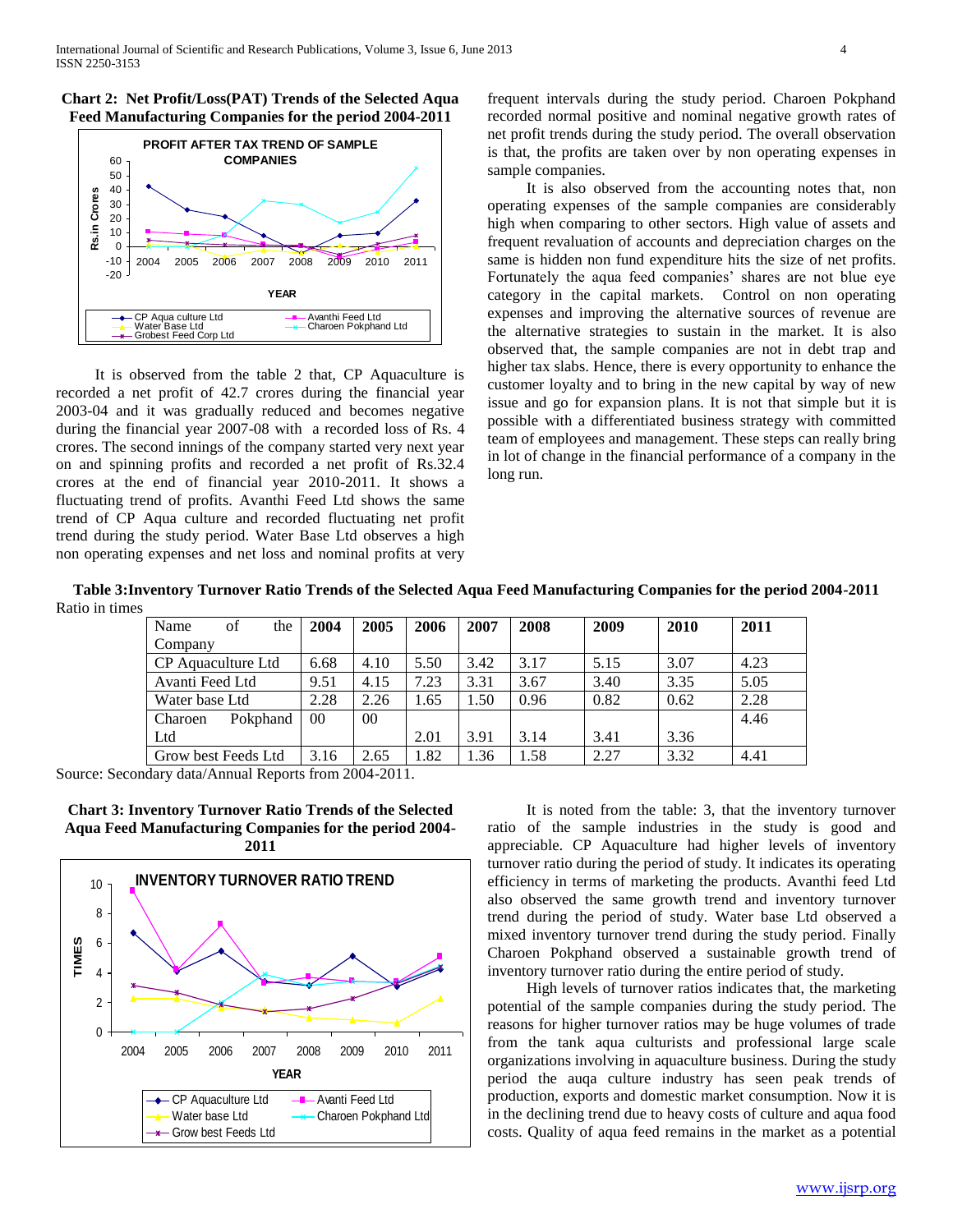seller due to lack of quality suppliers in the market. Feed quality is essential for better count weight of the aqua foods. Market potential can be captured only with quality of feeds supply and there by it is possible to have higher market share among the industry. Inventory turnover indicates the operating efficiency of the business in manufacturing and trading concerns. Operating efficiency of the Grobest feeds Limited is observed a normal trend of operating efficiency in the form of inventory turnover

ratio. It is quite possible to have a fluctuating operating efficiency of these firms due to inherent characteristics associated with the nature of business. The business has close association with the climate conditions, farming patterns of the farmers and government restrictions on the aqua exports and the market prices of sea foods prevailing in the market.

**Table 4: Debtors Turnover Ratio Trends of the Selected Aqua Feed Manufacturing Companies for the period 2004-2011** Ratio

| of<br>Name<br>the   | 2004            | 2005   | 2006  | 2007  | 2008   | 2009   | 2010     | 2011  |
|---------------------|-----------------|--------|-------|-------|--------|--------|----------|-------|
| Company             |                 |        |       |       |        |        |          |       |
| CP Aquaculture Ltd  | 26.78           | 28.62  | 29.36 | 19.78 | 32.15  | 32.67  | 45.21    | 41.63 |
| Avanti Feed Ltd     | 21.46           | 8.90   | 8.24  | 7.69  | 7.24   | 4.49   | 10.25    | 8.67  |
| Water base Ltd      | 3.16            | 3.35   | 2.07  | 1.38  | 1.06   | 0.88   | 0.91     | 3.16  |
| Pokphand<br>Charoen | 00 <sup>2</sup> | $00\,$ |       |       |        |        |          | 287.1 |
| Ltd                 |                 |        | 9.19  | 45.43 | 183.53 | 135.04 | $-13.91$ |       |
| Grow best Feeds Ltd | 18.78           | 15.37  | 13.48 | 10.50 | 6.75   | 3.67   | 6.00     | 12.10 |

Source: Secondary data/Annual Reports from 2004-2011.





 It is observed from the table 4., that, CP aquaculture observed higher levels of debtors turn over ratio with the rage of 19.8 times to 41.3 times during the study period. Avanthi feeds Ltd recorded a debtor's turnover ratio of 4.5 times to 21.5 times as lowest and highest during the study period. Debtors' turnover ratio of water base limited is observed with the range of 0.9 times to 3.5 times during the study period. Debtors' turnover ratio of Charoen Pokphand has observed high peaks and deep low with the range of 9.2 times to 287.1 times. This indicates the market behaviour of aqua feed industry in terms of credit. More the

credit sales more will be the risk. Aqua feed companies highly involve in credit risk management and hedging techniques in the international market transactions. Debtors turn over indicates the level of credit period allowed by the firm to its clients. It is observed that Grobest feeds Limited recorded a normal debtor's period during the period of study. The firm is working in accordance with the industry standards and customizing the client requirements in terms of credit. This allows the company to perform better during the study period.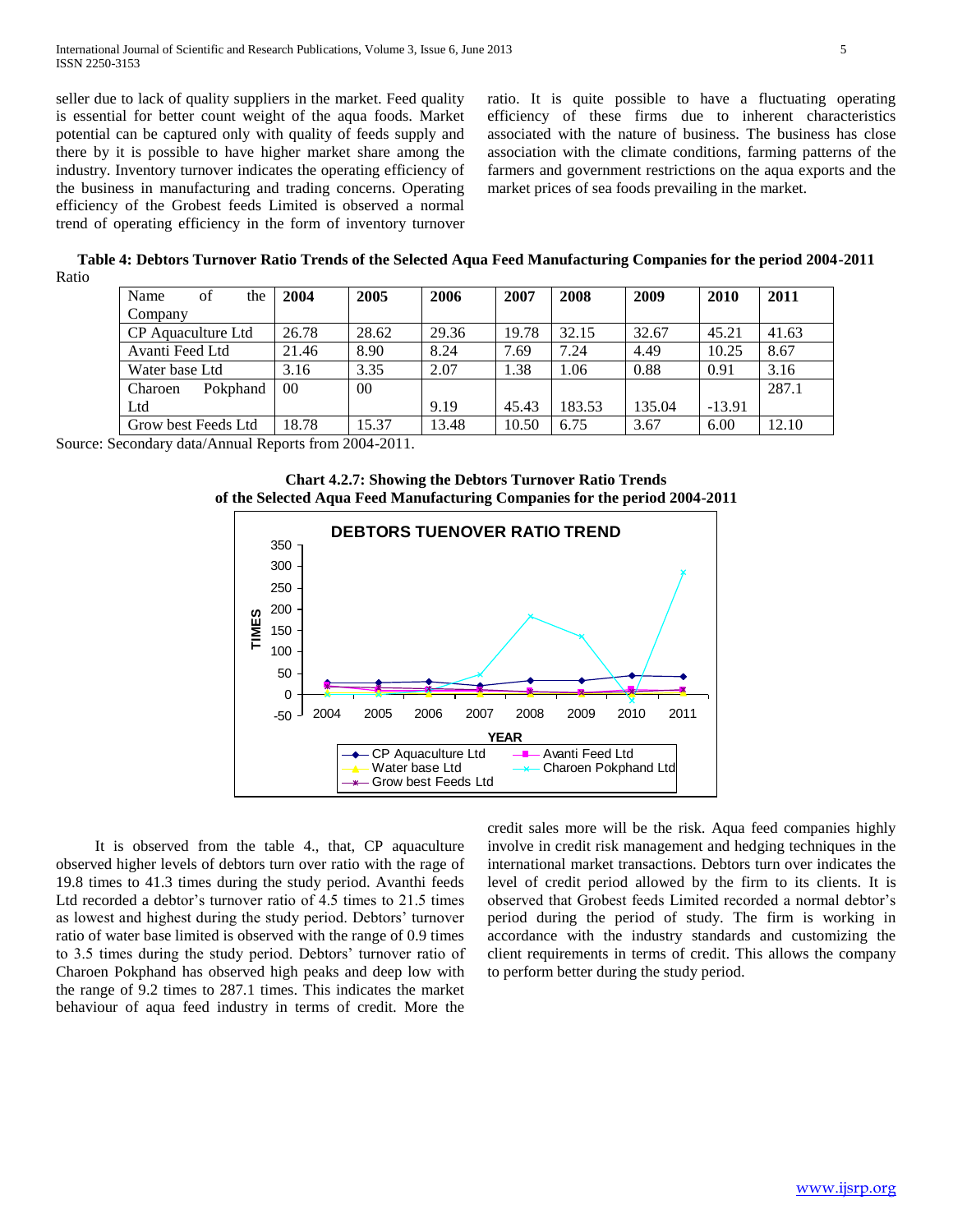| Name<br>of<br>the                         | 2004           | 2005      | 2006 | 2007 | 2008 | 2009 | 2010 | 2011 |
|-------------------------------------------|----------------|-----------|------|------|------|------|------|------|
| Company                                   |                |           |      |      |      |      |      |      |
| CP Aquaculture Ltd                        | 6.59           | 4.57      | 4.97 | 4.72 | 5.41 | 5.41 | 4.07 | 5.57 |
| Avanti Feed Ltd                           | 2.41           | 3.45      | 5.57 | 5.94 | 6.82 | 5.02 | 3.66 | 3.55 |
| Water base Ltd                            | 2.27           | 1.98      | 2.02 | 1.79 | 1.77 | 2.20 | 1.84 | 2.27 |
| Pokphand<br>Charoen                       | 0 <sup>0</sup> | $00\,$    |      |      |      |      |      | 3.72 |
| Ltd                                       |                |           | 0.50 | 0.83 | 0.78 | 0.71 | 0.81 |      |
| Grow best Feeds Ltd                       | 1.33           | 1.45      | 1.40 | 2.25 | 4.02 | 3.22 | 3.36 | 2.96 |
| $\frac{1}{1}$ $\frac{1}{1}$ $\frac{1}{1}$ | $\sim$ $\sim$  | 0.0010011 |      |      |      |      |      |      |

**Table 5: Current Ratio Trends of the Selected Aqua Feed Manufacturing Companies for the period 2004-2011** Values. in times

Source: Secondary data/Annual Reports from 2004-2011

**Chart 5: Current Ratio Trends of the Selected Aqua Feed Manufacturing Companies for the period 2004-2011**



 The current ratio and short term solvency trends of the sample aqua feed companies is presented in the above table 5, shows that, CP aquaculture and Avanthi feed Ltd is having high level of liquidity than the standard ratio. Water base Ltd had a marginal less current ratio from 2005 to 2009 and reached standard ratio. Charoen Pokphand have recorded a poor short term solvency of less than 1 during the period 2006 to 2009. Later it was drastically improved and stood at above 3 for the last two years of study. It indicates that, the funds flow is good in the industry. The inventory blocks and receivables needs to be taken care in order to avoid inventory losses and bad debts. A good funds manager, inventory keeper and factor arrangement can help in maintaining the optimum current ratio at all point of time and to have short term solvency, liquidity and market credibility of the companies. This can pave a long way to establish a good client and supplier relationship across the business channels. The human relations with financial transparency and correctness are the fundamentals of business ethics. Business is commercial and its objective is to follow entity and drive as going concern. Hence, liquidity management of these sample companies is good. The current ratio of Grobest feeds limited is quite appreciable during the study period. The current ratio observed during the period for the company is on par with the standards of the manufacturing industry.

#### **1.8: Major Findings and Observations**

1. Sales growth trend of CP aquaculture is showing a fluctuating trend during 2004 to 2006 and there on it is showing a constant growth and reached Rs.408 Crores by the end of 2010-2011. The turnover of Avanthi Feeds Ltd is

observed a declining trend from 2004 to 2009 and started increasing in a drastic manner. The growth trend of Water Base Ltd is showing a declining trend through out the study period except the last year with marginal growth in sales. Chroen Pokphand shows a mixed and substantial growth trend of turnover during the study period. The growth trends observed during the last two financial years is quite high and appreciable.

- 2. CP Aquaculture is recorded a net profit of 42.7 crores during the financial year 2003-04 and it was gradually reduced and becomes negative during the financial year 2007-08 with a recorded loss of Rs. 4 crores. The second innings of the company started very next year on and spinning profits and recorded a net profit of Rs.32.4 crores at the end of financial year 2010-2011. It shows a fluctuating trend of profits. Avanthi Feed Ltd shows the same trend of CP Aqua culture and recorded fluctuating net profit trend during the study period. Water Base Ltd observes a high non operating expenses and net loss and nominal profits at very frequent intervals during the study period. Charoen Pokphand recorded normal positive and nominal negative growth rates of net profit trends during the study period. The overall observation is that, the profits are taken over by non operating expenses in sample companies.
- 3. Inventory turnover ratio of the sample industries in the study is good and appreciable. CP Aquaculture had higher levels of inventory turnover ratio during the period of study. It indicates its operating efficiency in terms of marketing the products. Avanthi feed Ltd also observed the same